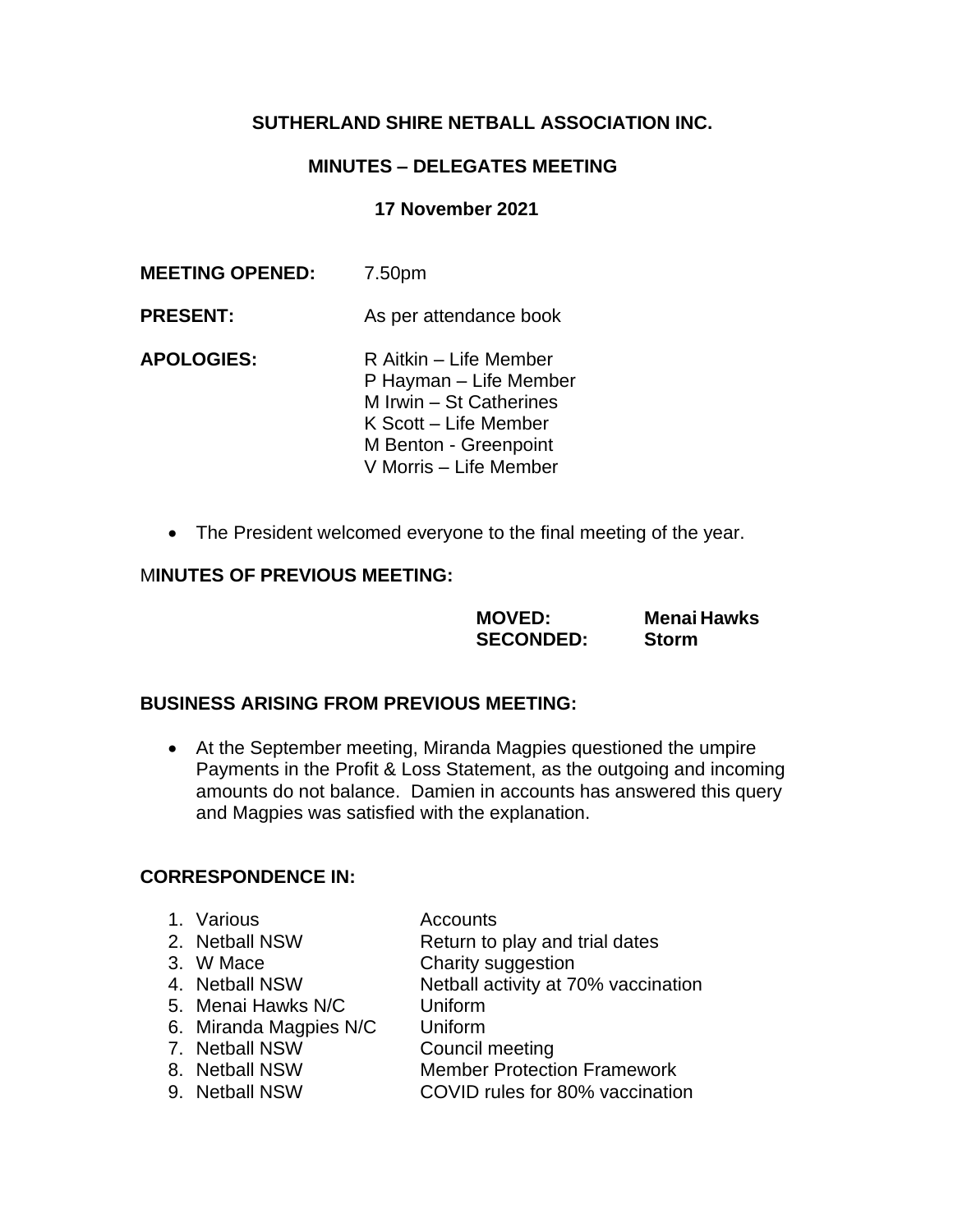| 10. Netball NSW | <b>State Awards</b>                    |
|-----------------|----------------------------------------|
| 11. Netball NSW | <b>Inclusive Uniform Guidelines</b>    |
| 12. Netball NSW | 1,000 permitted at community sport     |
| 13. Netball NSW | <b>Annual Sprinter survey</b>          |
| 14. Netball NSW | Her Sport Her Way Sessions             |
| 15. Netball NSW | <b>Premier League Review</b>           |
| 16. Netball NSW | Latest Easing of COVID-19 Restrictions |
|                 |                                        |

## **BUSINESS ARISING FROM CORRESPONDENCE IN:**

## **CORRESPONDENCE IN BE RECEIVED:**

**MOVED: Cronulla Sharks SECONDED: Life Member**

## **CORRESPONDENCE OUT:**

| Accounts                                                                                             |
|------------------------------------------------------------------------------------------------------|
| COVID updates                                                                                        |
| Notice of AGM                                                                                        |
| <b>COVID Updates</b>                                                                                 |
| PlayHQ Updates                                                                                       |
| Reply                                                                                                |
| 1. Various<br>2. All clubs<br>3. All Clubs<br>4. All Clubs<br>5. All Clubs<br>6. Miranda Magpies N/C |

# **CORRESPONDENCE OUT BE RECEIVED:**

| <b>MOVED:</b>    | <b>Storm</b>       |
|------------------|--------------------|
| <b>SECONDED:</b> | <b>Menai Hawks</b> |

**REPORTS:**

**TREASURER:**

#### **Fees 2021**

| <b>Registration Type</b> | <b>NNSW Fee</b> | <b>SSNA Fee</b> | <b>Association Rego</b> |
|--------------------------|-----------------|-----------------|-------------------------|
|                          |                 |                 | Fee                     |
| Senior                   | \$90.14         | \$79.86         | \$170.00                |
| Junior                   | \$68.48         | \$71.52         | \$140.00                |
| NetSetGo 5-7yrs          | \$66.19         | \$3.81          | \$70.00                 |
| NetSetGo 8-9yrs          | \$66.19         | \$48.81         | \$115.00                |
| Non-Player               | \$46.78         | \$5.22          | \$52.00                 |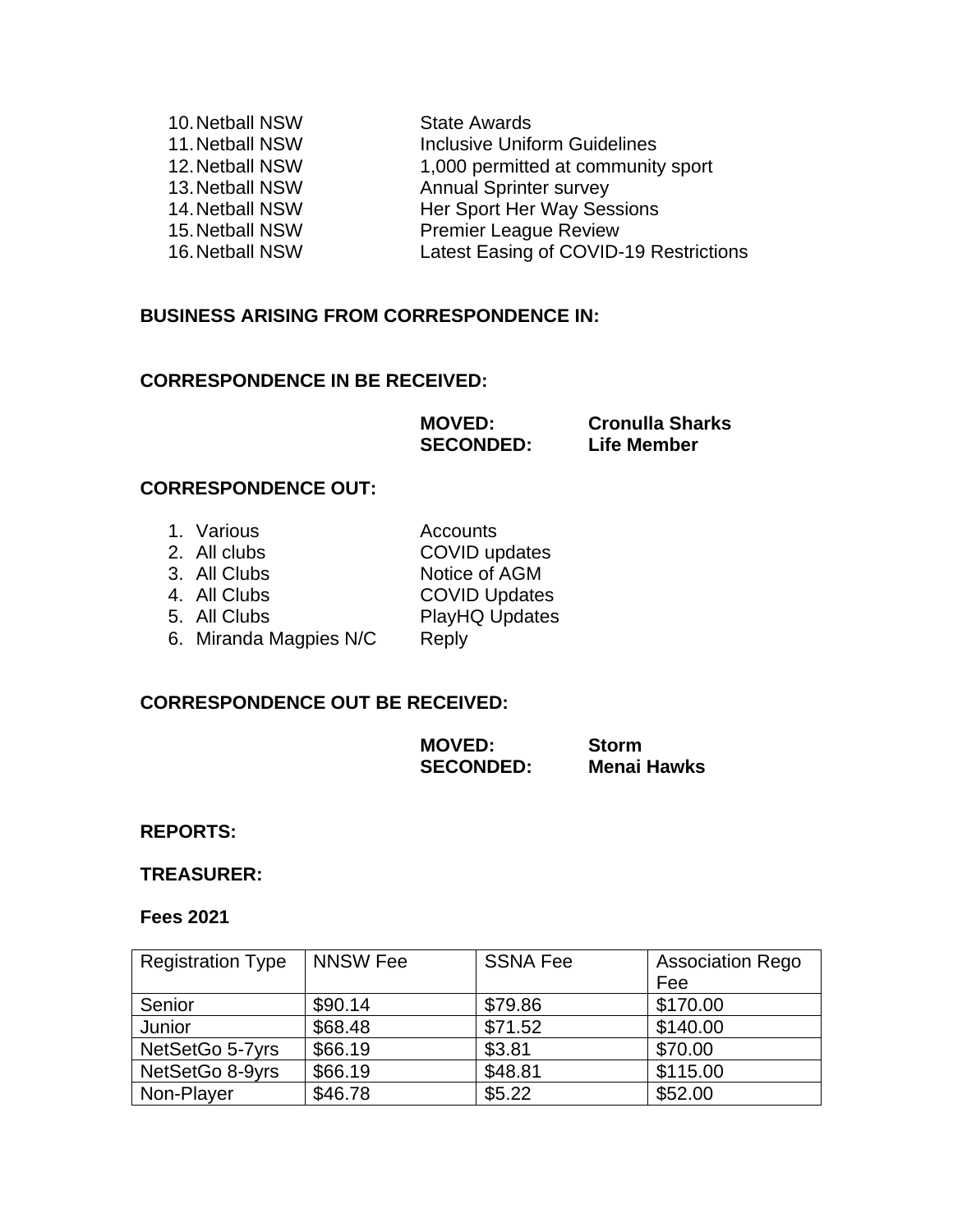# **Proposed SSNA Fees 2022**

| <b>Registration Type</b> | NNSW FEE (incl.           | <b>SSNA Fee</b> | <b>Total SSNA and</b> |
|--------------------------|---------------------------|-----------------|-----------------------|
|                          | <b>Netball Aust &amp;</b> | including       | <b>Netball NSW</b>    |
|                          | PlayHQ                    | transaction fee | Rego Fee              |
| Senior                   | \$95.00                   | \$82.00         | \$177.00              |
| Junior                   | \$74.00                   | \$73.00         | \$147.00              |
| NetSetGo 5-7yrs          | \$74.00                   | \$4.00          | \$78.00               |
| NetSetGo 8-9yrs          | \$74.00                   | \$50.00         | \$124.00              |
| Non-Player               | \$48.00                   | \$6.00          | \$54.00               |

## **Motion:**

"SSNA for 2022 absorb the transaction fee and fees will remain the same as 2021"

Moved: Connells Point Seconded: Loftus Zircons

34 votes for and 7 against *Motion carried*

Stadium Hire Fees to be increased to: -

| Clubs               | \$70ph |
|---------------------|--------|
| Non-Clubs           | \$90ph |
| <b>Meeting Room</b> | \$30ph |
| <b>Umpires Room</b> | \$30ph |

Fees not increased since 2014. The cost to clean the stadium after use is \$150. Storm asked if this additional cleaning makes the floor safer to play on.

• Connells Point N/C questioned the Treasurer if she knew the costs per membership to run the association. The Treasurer indicated that she did not have the information at this time.

| <b>MOVED:</b>    | <b>Life Member</b>        |
|------------------|---------------------------|
| <b>SECONDED:</b> | <b>Caringbah Thistles</b> |

## **NSW REPORT:**

• Detailed report From President on where the board is heading.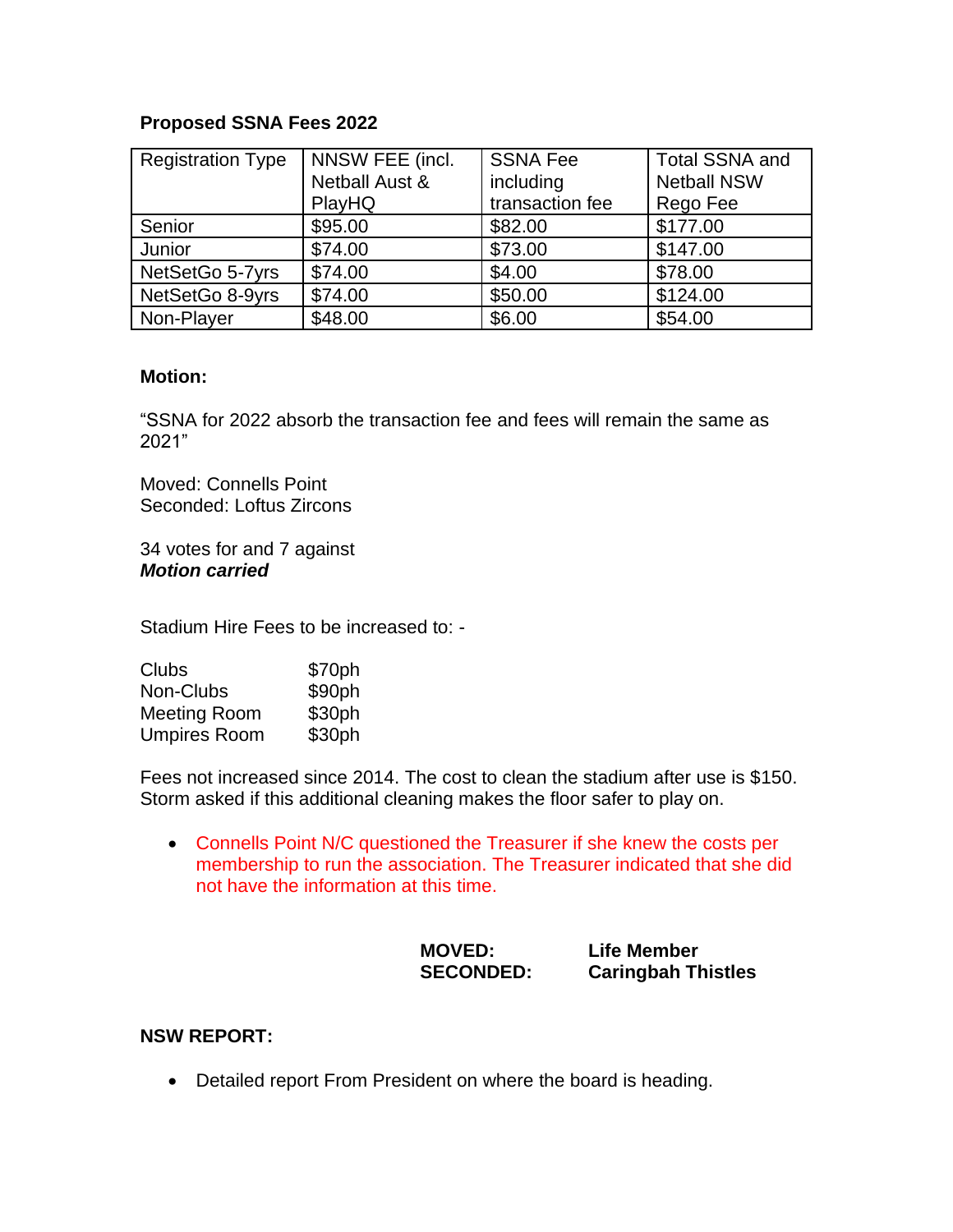- An update given on Play HQ. NSW registrations will open Tues 4 January to allow access to Support Services due to Holiday weekend.
- Detailed report on marketing Ensuring all stakeholders are aligned and supporting the same mission –everything we do collectively is toward the same purpose/mission
- Come and play program discussed.

| <b>MOVED:</b>    | <b>Cronulla Sharks</b> |
|------------------|------------------------|
| <b>SECONDED:</b> | <b>Engadine Eagles</b> |

# **EXECUTIVE:**

• Bellingara project – hoping that council would have commenced this project by now. Project 100% funded by council. Some push back with neighbours with regards to lighting poles. The new LED lighting should shed less light on neighbours than before. The President and Stephen Bourke from Netball NSW are continuing to liaise with council. The SSC Project Manager is still anticipating the works will be completed on time. Storm – do we have a contingency plan? Gail Green General Manager of Georges River Council requested

permission to speak as an observer. Gail advised that Councils are currently in caretaker mode. She suggests we write to all candidates for the coming election, and ask that if elected, would they offer their support of our court upgrade. Request their commitment in writing. Gail is happy to help draft a letter.

• Seymour Shaw project – The President attended a zoom meeting along with Miranda Magpies to discuss our wish list on the new building. Further discussions to be had with Magpies to determine what is required.

| <b>MOVED:</b>    | Life Member        |
|------------------|--------------------|
| <b>SECONDED:</b> | <b>Menai Hawks</b> |

## **REGISTRARS:**

• An email will be sent to all clubs advising when yellow cards can be collected from the stadium. Shirley Way is very proud of how everything went at the beginning of the season and wishes all members a veery Merry Christmas and prosperous 2022.

| <b>MOVED:</b>    | <b>Storm</b>           |
|------------------|------------------------|
| <b>SECONDED:</b> | <b>Miranda Magpies</b> |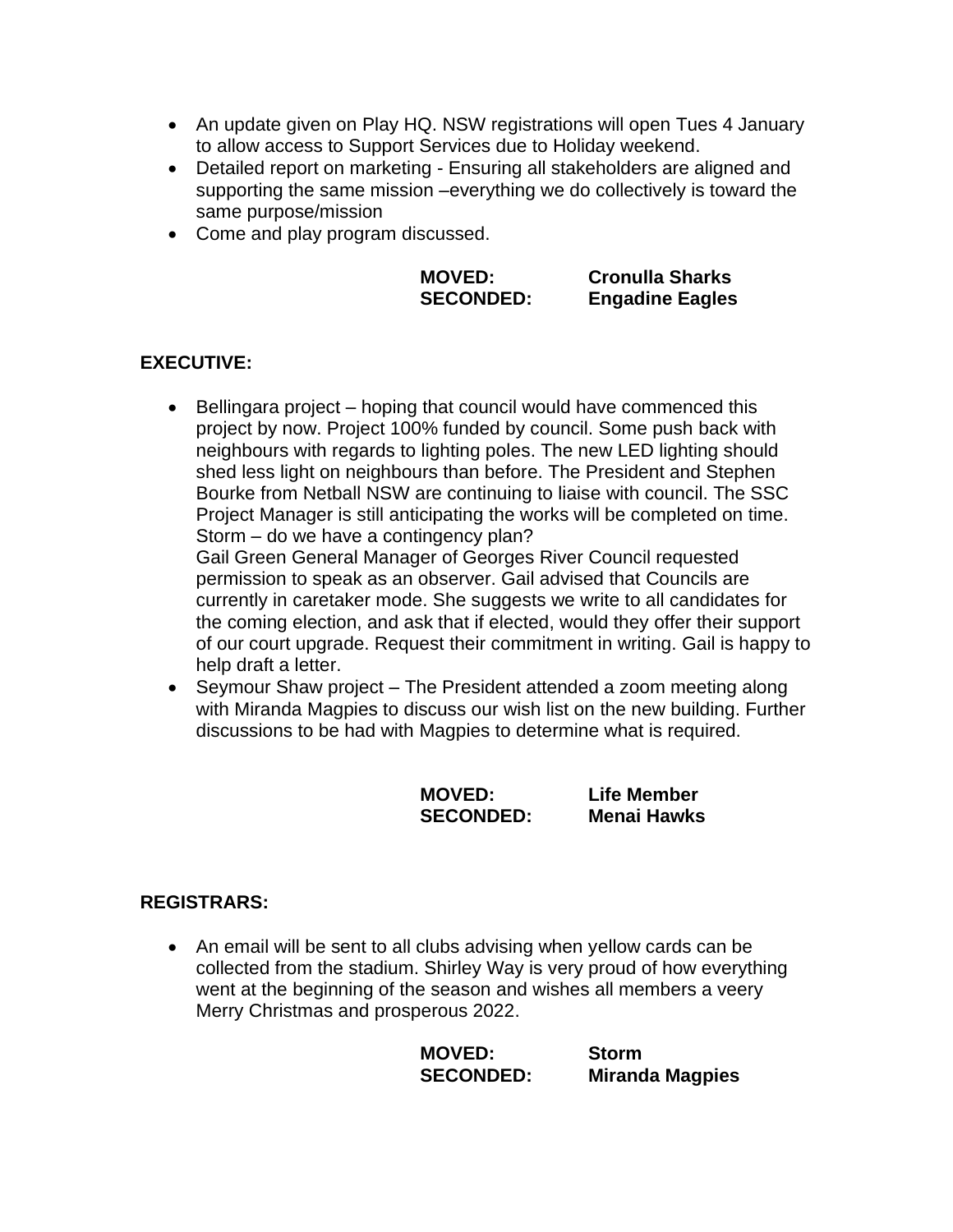# **UMPIRES CONVENOR:**

- Clubs have been requested to provide umpires for Junior Selections. Still a couple of umpires short. Contact Aynsley if you are able to assist.
- Di Maclachlan wishes Aynsley the best of luck with her new role as Umpires Convenor.
- Thankyou so much for all your support over the years I have been umpires convenor.
- Connells Point would like thank Di for all that she has done.

| <b>MOVED:</b>    | <b>Taren Point</b>     |
|------------------|------------------------|
| <b>SECONDED:</b> | <b>Cronulla Sharks</b> |

# **TOURNAMENT:**

• If enough club interest, a NetSetGo Gala Day to be held the first or second Saturday in December. An email will be sent out to all clubs to gauge interest.

| <b>MOVED:</b>    | Life Member  |
|------------------|--------------|
| <b>SECONDED:</b> | <b>Storm</b> |

## **COACHING CO-ORDINATOR:**

- Development Course Sunday 21 November
- SSNA has two new members who have completed their Foundation accreditation.
- Debbie Grimshaw thankyou to Lisa for all that she has done as Coaching Coordinator

**SECONDED: Joeys** 

**MOVED: Engadine Eagles**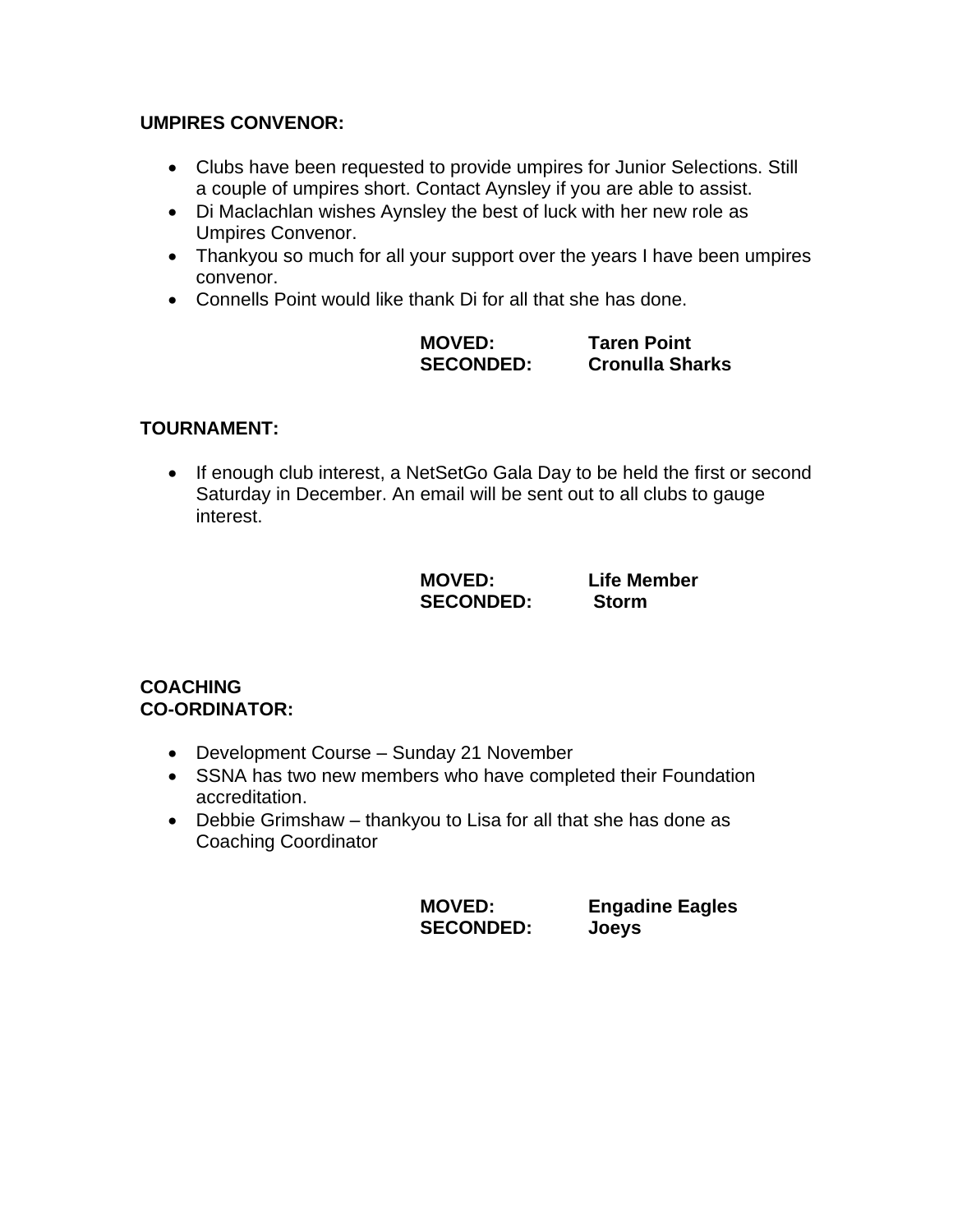## **SELECTION & REPS:**

- Selection dates have been published and age squads have started training
- If interested in being on the Shadow Selector Committee, please let Vicki Kerr know.
- 2022 Coaches/Managers: -

Co-Coach - Laura Towell Co-Coach – Michelle Allen Manager – Lisa Savage Manager – Liz Kennedy

# **14yrs 15yrs**

Coach – Jordan Bedingfield Coach – Carly Burtenshaw Manager – Emma Paterson Manager – Jenny Rees

Coach – Susan Diver-Tuck Coach – Kristy Ferguson Manager – Brooke Scanlan Manager – Kim Scott

# **Metro League Team 1 Metro League Team 2**

Co-Coach – Susan Diver-Tuck Vacant Co-Coach – Lauren O'Shea

# **12yrs 13yrs**

Co-Coach - Abbey McCulloch Co-Coach – Gabrielle Grahame

# **17yrs Opens**

# **Metro League Team 3 Metro League Team 4**

Coach – Claire Darby Coach – Aynsley Dryden

**MOVED: Joeys SECONDED: Cronulla Sharks** 

# **VICE PRESIDENT:**

- Just trying to follow up on sponsors not much luck at this stage
- Lisa Woodham wished all members a very Merry Christmas

| <b>MOVED:</b>    | <b>Storm</b>           |
|------------------|------------------------|
| <b>SECONDED:</b> | <b>Miranda Magpies</b> |

**RETURNING OFFICER:**